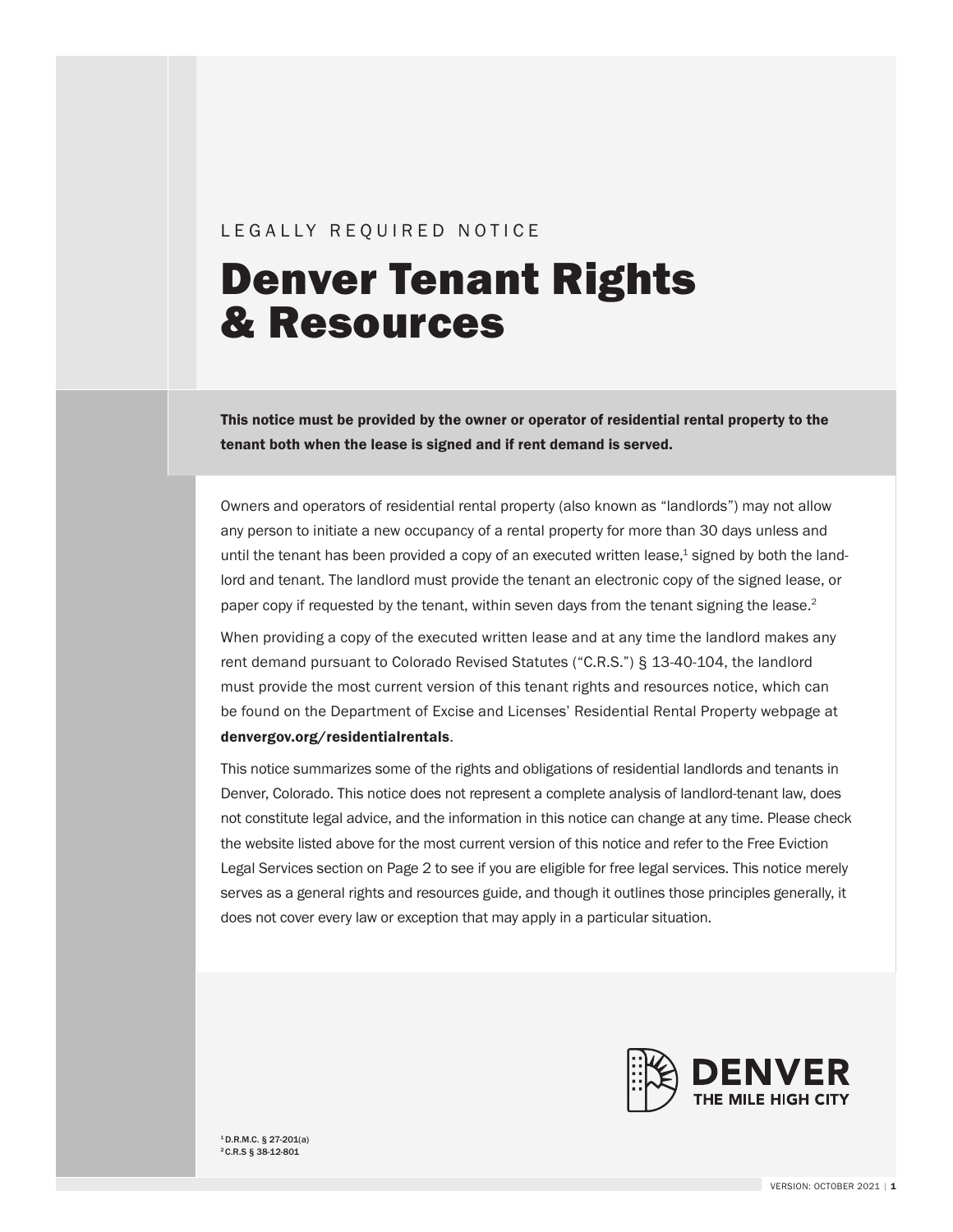#### Minimum Standards for Denver Dwelling Units

The Denver Housing Code requires an owner or operator of a dwelling unit to maintain certain minimum standards of basic equipment and facilities, lighting, ventilation, heating, insect and rodent control, safety, sanitation, utilities, space, use, and location. These minimum standards are described in Denver Municipal [Code Chapter 27](https://library.municode.com/co/denver/codes/code_of_ordinances?nodeId=TITIIREMUCO_CH27HO) and in the [Rules and Regulations](https://www.denvergov.org/content/dam/denvergov/Portals/771/documents/PHI/HFHH/Residential-Housing-Regulation.pdf). Visit [www.denvergov.org/](https://www.denvergov.org/Government/Agencies-Departments-Offices/Public-Health-Environment/Public-Health-Investigations/Healthy-Families-Healthy-Homes) [hfhh](https://www.denvergov.org/Government/Agencies-Departments-Offices/Public-Health-Environment/Public-Health-Investigations/Healthy-Families-Healthy-Homes) for more information on the Residential Health and Housing program. Violations may be reported to the Department of Public Health and Environment by calling 311.

#### Residential Evictions in Colorado

Colorado law requires residential landlords to follow a specific process in order to evict a tenant. A landlord must engage the legal process to evict a tenant and the landlord is prohibited from self-eviction outside the legal process. The law also prohibits the landlord from shutting off utilities, threatening the tenant, taking tenants' belongings or retaliating against tenants.

For a landlord to evict a tenant in Colorado, the landlord **must** follow specific steps required by law. (See timeline and steps listed on Page 4 and 5.) Only a court can order a tenant to leave the property and only a sheriff's deputy can enforce this court order. This process is called a Forcible Entry and Detainer (FED), the legal term for eviction. It is illegal for a landlord to try to force a tenant out without a court order by changing the locks, shutting off utilities, or removing the tenant's possessions.

If a tenant has not paid rent or violates the terms of the lease, the landlord can give the tenant a signed "Demand for Compliance or Right to Possession." This notice is also commonly called a "10-day demand." The demand must clearly state the amount of rent owed or the violation of the lease to start the eviction process. The tenant can pay the rent if rent is owed, correct the violation, move out, or dispute the eviction before a judge in court. The 10-day demand requirements always apply, even if the language of the lease states that it does not.

If a tenant violates a lease multiple times and a 10-day demand was previously given, or there are more serious violations, the landlord can give the tenant a "Notice to Quit," which does not give the tenant an opportunity to correct the violation. Instead, the tenant must leave in the allowed timeframe as defined on the Notice to Quit or dispute the eviction before a judge in court.

The landlord can serve a notice or demand to the tenant or other person occupying the premises by leaving a copy with a tenant's family member above the age of 15 years old who resides at the property, or by posting it in an obvious

place on the property, such as the front door. The 10 days to resolve the problem begin the day after the posting, even if the tenant never sees the notice.

After receiving a notice or demand described above, tenants have rights under Colorado law, depending on the reason for the notice or demand. Immigrant, undocumented and refugee individuals and families have the same tenant rights and protections as all Denverites. If you receive a notice, demand, or summons to court due to an eviction, you should try to get a lawyer as soon as you can. (See the Free Eviction Legal Services section below to see if you qualify for free legal services.) For more information about tenant rights after receiving a notice or demand and the eviction process, please review the Eviction Process section on Page 4 and 5.

# Tenant Resources

#### Rent And Utility Assistance

The Denver Department of Housing Stability has programs to help residents facing a financial hardship to prevent eviction or utility shut off. If you need help paying rent or utilities, you may be eligible to receive temporary help. Call 311 and press 6, or visit [denvergov.org/rentassistance](https://denvergov.org/Government/Agencies-Departments-Offices/Department-of-Housing-Stability/Resident-Resources/Rent-and-Utility-Assistance).

#### Free Eviction Legal Services

The City and County of Denver provides funding for free legal services for lowand moderate-income individuals facing an eviction. Information on free legal services can be obtained from:

- Colorado Legal Services (primary provider): 303-837-1313 or [coloradolegalservices.org](https://www.coloradolegalservices.org/)
- Colorado Affordable Legal Services: 303-996-0010 or [coloradoaffordablelegal.com](https://coloradoaffordablelegal.com/)
- Colorado Poverty Law Project: 720-772-9762 or [copovertylawproject.org](https://www.copovertylawproject.org/)
- Covid-19 Eviction Defense Project: 303-838-1200 or [cedproject.org](https://cedproject.org/)

#### Housing Questions

If you have a housing question that does not require legal advice, contact the free Colorado Housing Connects helpline to find answers. Colorado Housing Connects can help you navigate housing information and resources. Call 1-844-926-6632 or visit [coloradohousingconnects.org](https://coloradohousingconnects.org/).

### Glossary of Terms and Definitions

Answer: A written response that a tenant may file with the court in response to a landlord's complaint initiating an eviction action.

Dwelling unit: A single unit providing complete independent living facilities for one or more persons, including permanent provisions for living, sleeping, eating, cooking, and sanitation and includes single room units

**Eviction:** A legal proceeding to remove a tenant from a rental property. Also known as Forcible Entry and Detainer.

Forcible Entry and Detainer (FED): Also known as an eviction action, is a process of restoring possession of the rental premises back to the landlord.

Landlord: An owner or operator of a residential rental property.

Lease: A written or oral contract between a landlord and tenant in which the tenant can possess and use the landlord's property for a period of time in exchange for rent.

Notice to Quit: A notice given by a landlord requiring a tenant to leave a rental property. A Notice to Quit does not give the tenant an opportunity to correct the violation and the tenant must leave the rental unit within the required time period or dispute the eviction in court. The tenant may receive this notice if they have broken the same condition of the lease several times or if they have committed a substantial violation of the lease such as an act of violence or a drug-related felony.

Residential Rental Property: Any building(s), structure(s), or accessory dwelling unit that is rented or offered for rent as a residence.

Security Deposit: Any advance or deposit of money to secure a tenant's performance of a lease for a rental property.

Summons and Complaint: Forms filed by a landlord with the court if a tenant has not paid rent or resolved the violation in the time allowed in the 10-Day Demand or remains in the rental property after the Notice to Quit. The landlord must serve a copy of the Summons and Complaint to the tenant.

The Summons and Complaint will inform the tenant that the tenant must file an answer or appear in court at a certain date and time.

Tenant: A person who rents a rental property from a landlord.

#### Demand for Compliance or Right to Possession (commonly referred to as the 10-Day

**Demand):** A notice given by a landlord to a tenant requiring the tenant to comply or correct a violation of the lease or to pay past due rent within ten days. The tenant can pay the rent if rent is owed, correct the violation, or move out within ten days or the landlord can initiate an eviction action.

Warranty of Habitability: By statute, every landlord is required to fulfill certain requirements that make a rental property fit for human habitation. Criteria for this are covered on Page 3.

Writ of Restitution: A court document that allows a sheriff's deputy to remove a Tenant from a rental property.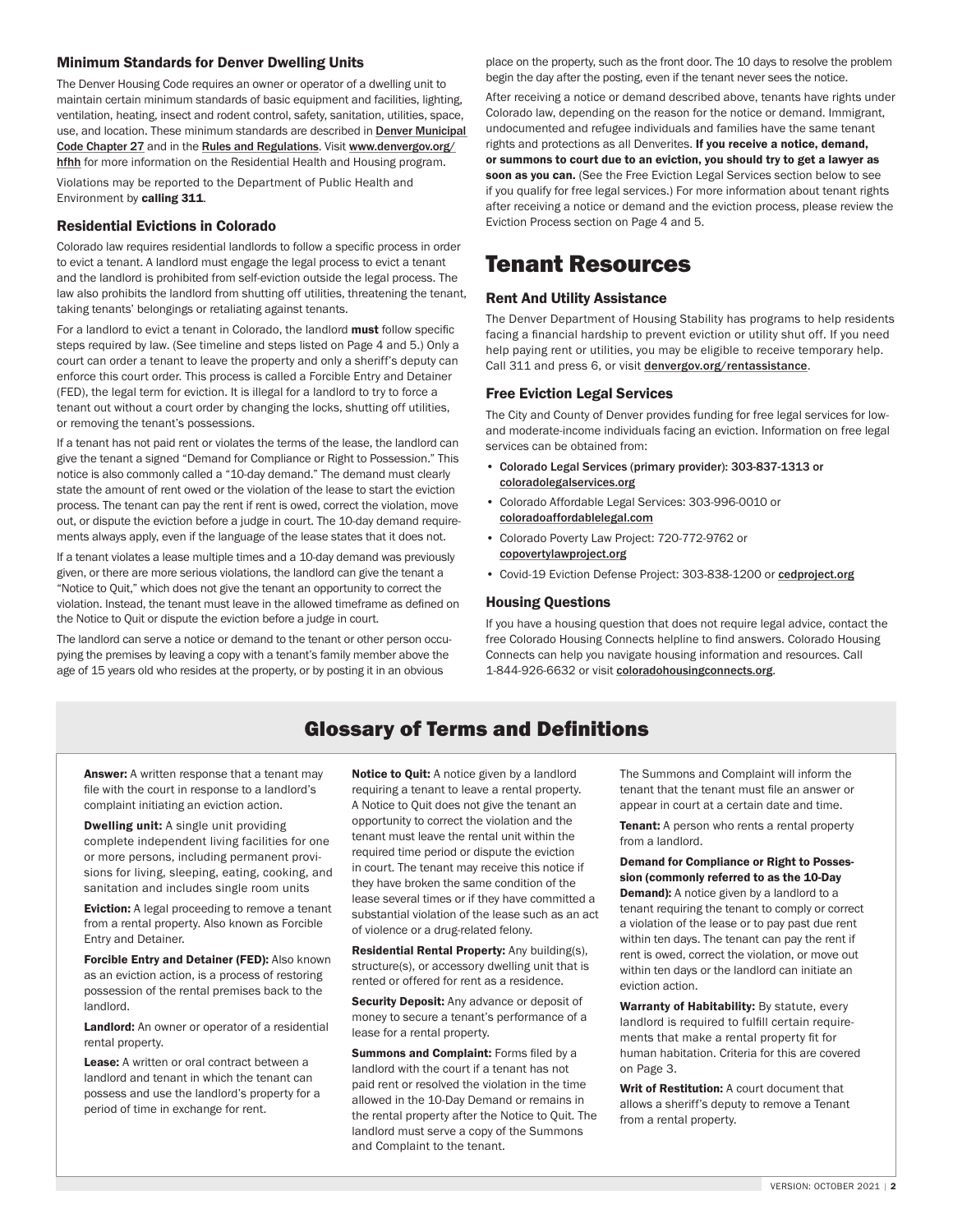# Colorado State Laws on Tenant Rights

This is a summary of Colorado laws on tenant rights, but this summary does not include all tenant rights. Many of these rights have some restrictions and conditions. Any tenant who is at risk of being evicted should contact and retain a lawyer as soon as they can. (See the Free Eviction Legal Services on Page 2 to see if you qualify for free legal services.)

#### Leases and Rent<sup>3</sup>

- Landlords are prevented from raising rent more than one time per year.
- A tenant without a written lease must be given 60 days' written notice before the rent can be raised.
- Tenants can recover the higher of \$5,000 or three times the rent in damages in addition to any actual damages suffered if they are illegally locked out or wrongfully evicted by their landlord.
- Leases cannot contain clauses that award attorney fees only to a landlord should they prevail in court. Attorney fees, if included as a term in the lease, must be awarded to the prevailing (winning) party, even if it is the tenant.

#### Late Fees<sup>4</sup>

- Landlords cannot charge a late fee until payment is at least seven days late.
- No late fee can be greater than \$50 per month or 5% of monthly rent, whichever is more.
- Tenants cannot be evicted solely for not paying a late fee.
- If a landlord has violated the law concerning late fees, a tenant can raise that as a defense to an eviction in court.
- Landlords that violate late fee limits can receive a penalty of \$150 to \$1,000 for each violation, payable to the tenant.

#### Security Deposits - Wrongful Withholding5

A landlord must return a tenant's full security deposit within 60 days from when the lease ends. The security deposit can't be held for normal wear and tear. If a landlord believes there are justified reasons for to keep the security deposit, the landlord must put them in writing. If the landlord doesn't provide written documentation, they forfeit their right to keep the security deposit.

#### Obligation to Maintain Residential Premises (Warranty of Habitability)6

The tenant's rental property must be fit for human habitation and in compliance with all applicable building, housing, and health codes. Residential rental properties must include:

- Working appliances;
- Waterproofing and weather protection of roof and exterior walls, including unbroken windows and doors;
- Functioning plumbing, heating, lighting, and gas facilities;
- Running water and reasonable amounts of hot water at all times supplied to appropriate fixtures and connected to a sewage disposal system;
- Common areas that are clean and sanitary;
- Appropriate extermination of rodents or vermin;
- Adequate number of exterior receptacles for garbage;
- Floors, stairways, and railings in good repair; and
- Locks on all exterior doors and locks or security devices on windows designed to be opened.

Not providing any of these items is considered a condition that interferes with life, health, and safety of the tenant, and is not allowed under Colorado law.

#### Bed Bugs in Residential Premises<sup>7</sup>

Landlords cannot rent properties known or reasonably suspected to have bedbug infestations. Upon a tenant's request, landlords must disclose to potential tenants if the unit had bedbugs within the last eight months, as well as the last date the unit was inspected and confirmed to be bedbug free.

If bedbugs are found, a tenants must notify the landlord in writing and keep proof that the notice was provided to the landlord. The landlord then must have the unit inspected by a qualified inspector within four days (96 hours) of the tenant's notice. If bedbugs are present, the landlord must inspect all neighboring units.

If the landlord has a unit inspected, they must provide written notice to the tenant 48 hours before the inspection, and provide the results to the tenant within two days after the inspection. The tenant cannot deny access to the unit if proper written notice is provided. Tenants who do not comply with bedbug inspection and treatment protocols are liable for costs of bedbug treatments of their unit and any neighboring units. Otherwise, the landlord is responsible for all costs associated with an inspection and treatment of bedbugs. Landlords are not required to pay for lodging costs while bedbug treatments are made or to pay for or replace personal property of a tenant.

#### [Colorado Antidiscrimination Act](https://library.municode.com/co/denver/codes/code_of_ordinances?nodeId=TITIIREMUCO_CH28HURI_ARTIVPRDIEMHOCOSPPUACEDINHEWESE_S28-95DIPRREESTR)8

Landlords cannot refuse to show rental units to prospective tenants, deny access to rental units, or deny a lease based on race, creed, color, sex, sexual orientation, gender identity, gender expression, marital status, disability status, national origin, ancestry, familial status, or sources of income. Any discriminatory housing practice violations must be filed within one year of the infraction at ccrd.colorado.gov/complaint-process.

Prospective tenants cannot be discriminated against because of a disability of anyone who may reside in the unit. Discrimination includes:

- Refusing to provide reasonable accommodations by modifying the property to be occupied by the tenant;
- Refusing to make reasonable accommodations to ensure the tenant has equal access to use and enjoy the property;
- Not having at least one entrance that is accessible, including doorways designed to allow passage throughout the property.

#### DENVER ANTI-DISCRIMINATION ORDINANCE

Denver's Anti-Discrimination Ordinance prohibits discrimination in housing that is based on several factors, including race, color, religion, national origin, ethnicity, citizenship, immigration status, gender, age, sexual orientation, gender identity, gender expression, marital status, military status, disability, protective hairstyle, and source of income. The ordinance prohibits discrimination of prospective renters based on their source of income (i.e., landlords or property managers cannot refuse to consider any lawful source of income, including housing choice vouchers, in the same manner as ordinary wage income in connection with an application for rental housing). The Denver Anti-Discrimination Office (DADO) protects against discriminatory acts under this ordinance. Information about DADO can be found at: [https://www.denvergov.org/Government/](https://www.denvergov.org/Government/Agencies-Departments-Offices/Human-Rights-Community-Partnerships/Divisions-Offices/Anti-Discrimination-Office) [Agencies-Departments-Offices/Human-Rights-Community-Partner](https://www.denvergov.org/Government/Agencies-Departments-Offices/Human-Rights-Community-Partnerships/Divisions-Offices/Anti-Discrimination-Office)[ships/Divisions-Offices/Anti-Discrimination-Office](https://www.denvergov.org/Government/Agencies-Departments-Offices/Human-Rights-Community-Partnerships/Divisions-Offices/Anti-Discrimination-Office).

3 C.R.S. §§ 38-12-501, et seq.; 38-12-701 et seq.; and 38-12-801 et seq.

- 4 C.R.S. § 38-12-105
- 5 C.R.S. § 38-12-101 et seq.
- 6 C.R.S. § 38-12-501 et seq.
- 7 C.R.S. § 38-12-1001 et seq. 8 C.R.S. § 24-34-501 et seq.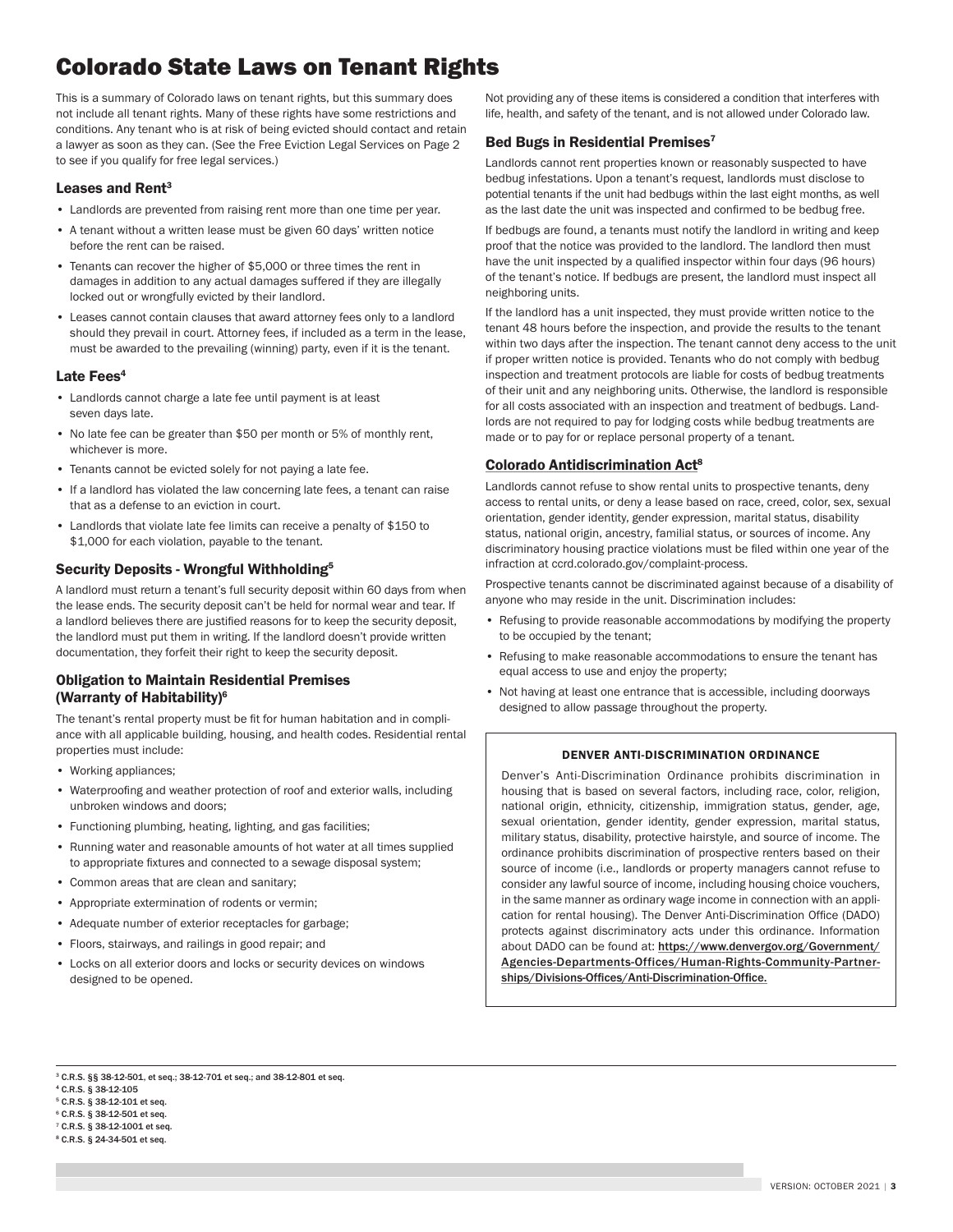#### Immigrant Tenant Protection Act9

#### LANDLORDS CANNOT:

- Request any information relating to immigration or citizenship status of a tenant unless the landlord is also the tenant's employer;
- Disclose or threaten to disclose information about a tenant's immigration or citizenship status or harass or intimidate a tenant for exercising their rights under this law;
- Interfere with a tenant's rights under this law, including trying to influence a tenant to surrender possession of the rental property because of their immigration or citizenship status;
- Refuse to enter into a rental agreement based solely on the tenant's immigration or citizenship status; or
- Bring any action to recover possession of the rental property because of the tenant's immigration or citizenship status.

#### Victims of Sex Abuse, Stalking, Domestic Violence<sup>10</sup>

Landlords cannot evict tenants who are the victims of domestic violence, unlawful sexual behavior, or stalking. The landlord cannot put anything in the rental agreement giving them the right to evict for these reasons, nor can the tenant waive the right to call police or other emergency assistance.

#### Eviction Process Changes $11$

These items are recent to Colorado law and may be unfamiliar to people who have had previous landlord-tenant disputes or experience with the eviction process.

- Tenants can file their Answer (which is a tenant's written response to a Complaint) in court at or before the day specified for the tenant to appear in court. The court must then set the trial at least seven days (and no more than 10 days) after the Answer is filed.
- Prior to a hearing, a landlord or a tenant may file with the court a Request for Documents on a court provided form. The court will then issue an order requiring the other party to provide all documents relevant to the eviction case to the party that filed the request.
- Tenants can assert a breach of the warranty of habitability in their Answer. This means the property is not livable. For example, if the house has a pest infestation, toxic mold, or an essential appliance does not work). If the tenant is successful, the court will reduce the amount of rent they owe their landlord based on the severity of the violation, order the landlord to fix the habitability issues, and give the tenant 14 days to pay the reduced rental amount. However, to benefit from this right the tenant must have previously notified the landlord by writing or email of the underlying habitability issue.
- Tenants can pay the landlord (or to the court) the rent they owe and stop the eviction up to the time that the judge issues a judgment. In order to benefit from this right, the tenant must pay all the rent they owe before the judge issues a judgment.
- A Writ of Restitution (a court document that allows a sheriff's deputy to remove a tenant from the property) cannot be filed by the court to the sheriff department until 48 hours after the court has issued a judgement against the tenant. If a Writ of Restitution is issued in a case, a sheriff's deputy cannot remove a tenant from the property until at least 10 days after the judgment.

# Residential Eviction Timeline and Process

This is a general eviction timeline, which can vary depending on numerous factors. Any tenant who is at risk of being evicted should try to get a lawyer as soon as they can. (See the Free Eviction Legal Services section on Page 2 to see if you qualify for free legal services.) The only way a landlord can terminate a lease and evict a tenant from any type of residential rental property is by going through a legal action called a Forced Entry and Detainer (FED) in order to obtain a court order requiring the tenant to vacate the property.

| <b>Steps (more detail below)</b>                                          | <b>General Timeline</b>                                                                                                                                                                                                                                                    |
|---------------------------------------------------------------------------|----------------------------------------------------------------------------------------------------------------------------------------------------------------------------------------------------------------------------------------------------------------------------|
| Notice provided to tenant                                                 | 10 days - Demand for Compliance or Right to Possession (10-day notice) for nonpayment of rent or<br>violation of any condition or covenant of the lease agreement<br>One to 91 days - Notice to Quit (depending on lease violations, length of tenancy, and other factors) |
| Summons and Complaint is filed with the court<br>and served to the tenant | At least seven days before the hearing                                                                                                                                                                                                                                     |
| First appearance in court                                                 | Seven to 14 days after summons                                                                                                                                                                                                                                             |
| <b>Trial</b>                                                              | Seven to 10 days after the tenant files an answer, if the tenant files an answer                                                                                                                                                                                           |
| <b>Issuance of the Writ of Restitution</b>                                | 48 hours after the judge issues a judgment against the tenant in favor of the landlord                                                                                                                                                                                     |
| <b>Execution of Writ of Restitution by Sheriff's Deputy</b>               | 10 days from the date the judge issues a judgment against the tenant in favor of the landlord                                                                                                                                                                              |